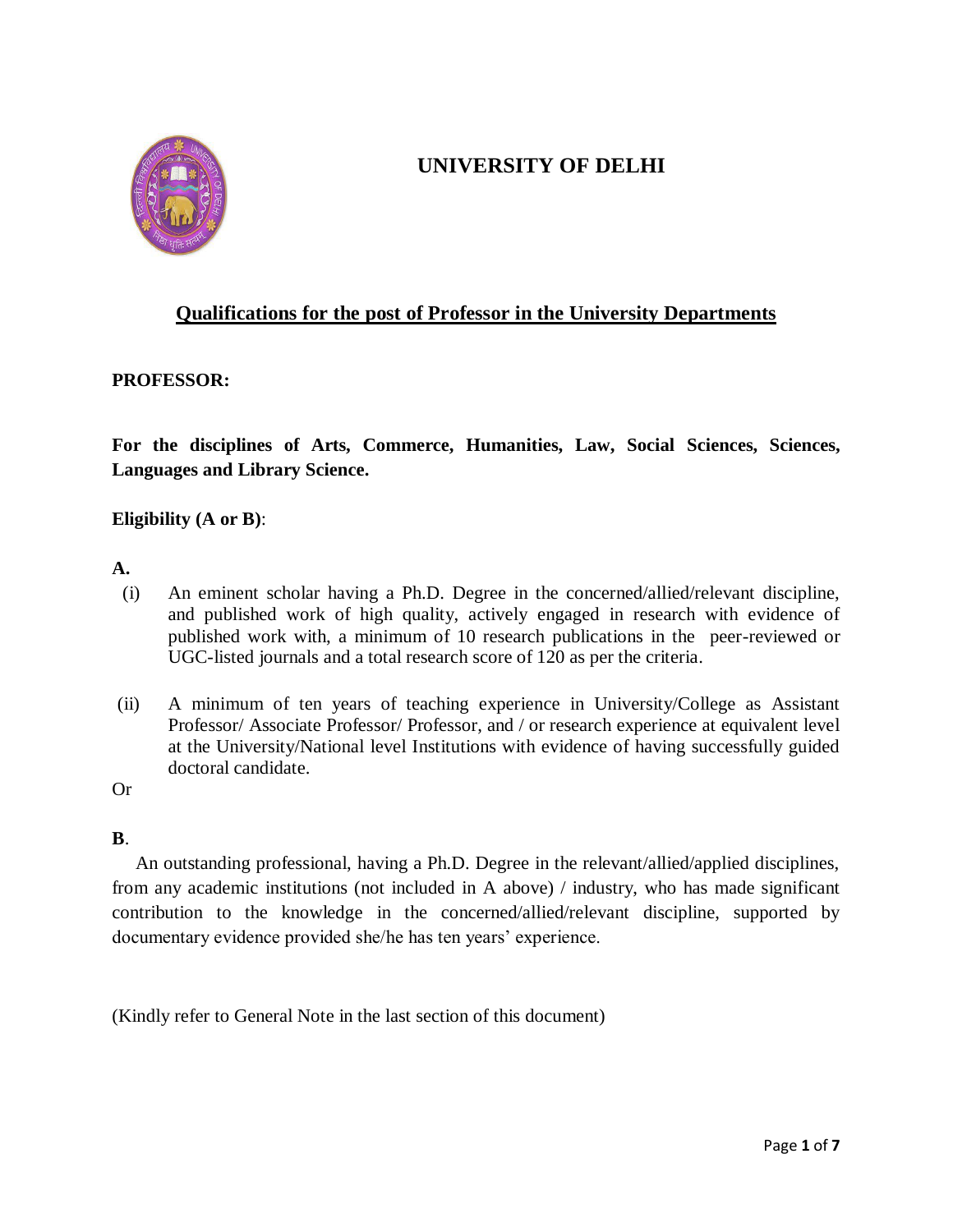# **I.For the discipline of Management Studies:**

## **i) Essential:**

1) Consistently good academic record with at least 55% marks (or an equivalent grade in a point scale wherever grading system is followed) in Master's Degree in Business Management / Administration/in a relevant discipline or consistently good academic record with at least 55% marks (or an equivalent grade in a point scale wherever grading system is followed) in two year full time PGDM declared equivalent by AIU / recognized by the AICTE / UGC;

#### **OR**

First Class graduate and professionally qualified Chartered Accountant/Cost and works Accountant / Company Secretary of the concerned statutory body.

- 2) Ph. D. or Fellow of Indian Institute of Management or of an Institute recognized by AICTE and declared equivalent by the AIU.
- 3) A minimum of ten years' experience of teaching / industry / research / professional out of which five years must be at the level of Reader or equivalent excluding the period spent for obtaining the research degree.

#### **OR**

- 4) In the event the candidate is from industry and the profession, the following shall constitute as essential:
	- (a) Consistently good academic record with at least 55% marks (or an equivalent grade in a point scale wherever grading system is followed) in Master's Degree in Business Management /Administration/in a relevant management related discipline or consistently good academic record with at least 55% marks (or an equivalent grade in a point scale wherever grading system is followed) in two years full time PGDM declared equivalent by AIU/recognized by the AICTE / UGC.

#### **OR**

First Class graduate and professionally qualified Charted Accountant/Cost and works Accountant / Company Secretary of the concerned statutory body.

- (b) The candidate should have professional work experience which is significant and can be recognized at national/International level as equivalent to Ph.D. and twelve years' managerial experience in industry/profession of which at least eight years should be at least at a level comparable to that of Reader/Assistant Professor.
- 5) Without prejudice to the above, the following conditions may be considered desirable:
	- i) Teaching, research, and /or professional experience in a reputed organization;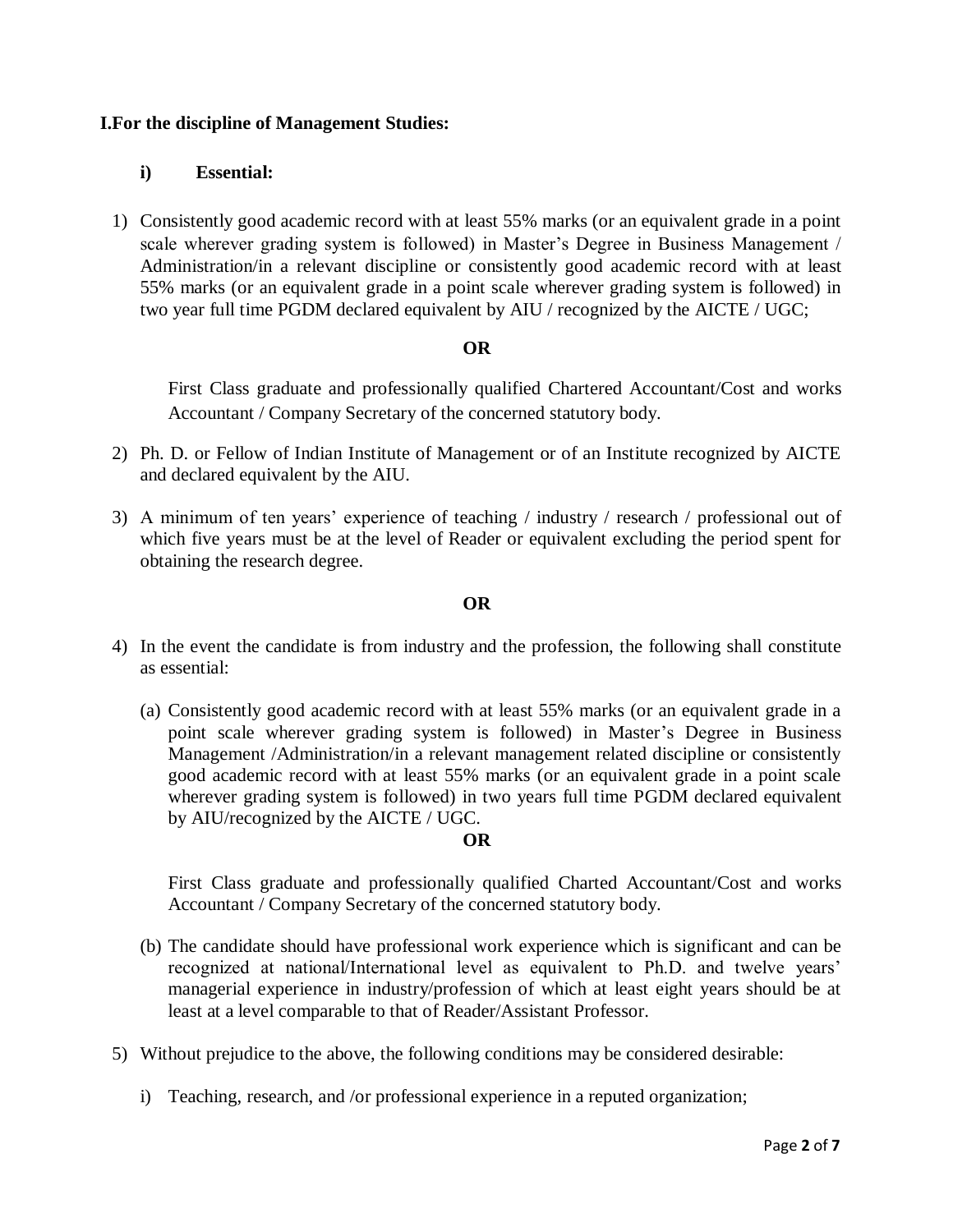- ii) Published work, such as research papers, patents filed/obtained, books and/or technical reports;
- iii) Experience of guiding the project work/dissertation of PG/Research Students or supervising R&D projects in industry;
- iv) Demonstrated leadership in planning and organizing academic, research, industrial and / or professional activities; and
- v) Capacity to undertake/lead sponsored R&D consultancy and related activities.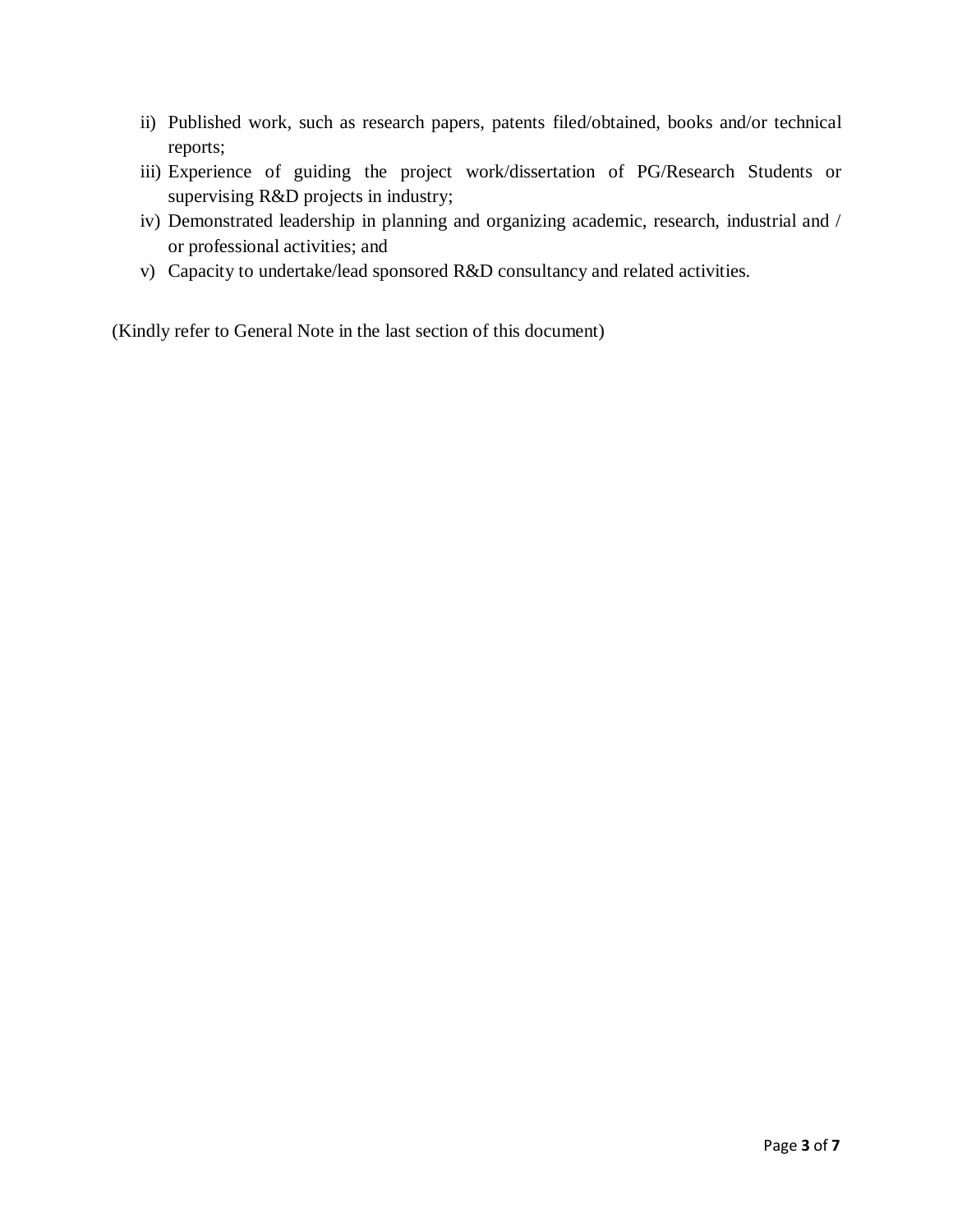# **II.For the discipline of Music**

Eligibility (A or B):

A.

- i) an eminent scholar having a doctoral degree
- ii) have been actively engaged in research with at least ten years of experience in teaching in University/ College and / or research at the University/national level institutions
- iii) minimum of 6 research publications in the peer-reviewed or UGC -listed journals,
- iv) has a total research score of 120 as per the criteria.

# Or

# B.

 A traditional or a professional artist, with highly-commendable professional achievement, in the subject concerned,

- i) having Master's degree, in the relevant subject
- ii) has been 'A'- grade artist of AIR/Doordarshan
- iii) has ten years of outstanding performing achievements in the field of specialisation
- iv) has made significant contributions in the field of specialisations and ability to guide research;
- v) has participated in national/ international seminars/conferences/ workshops/ concerts and/ or recipient of national/international awards/ fellowships;
- vi) has the ability to explain with logical reasoning the subject concerned, and
- vii) has adequate knowledge to teach theory with illustrations in the said discipline.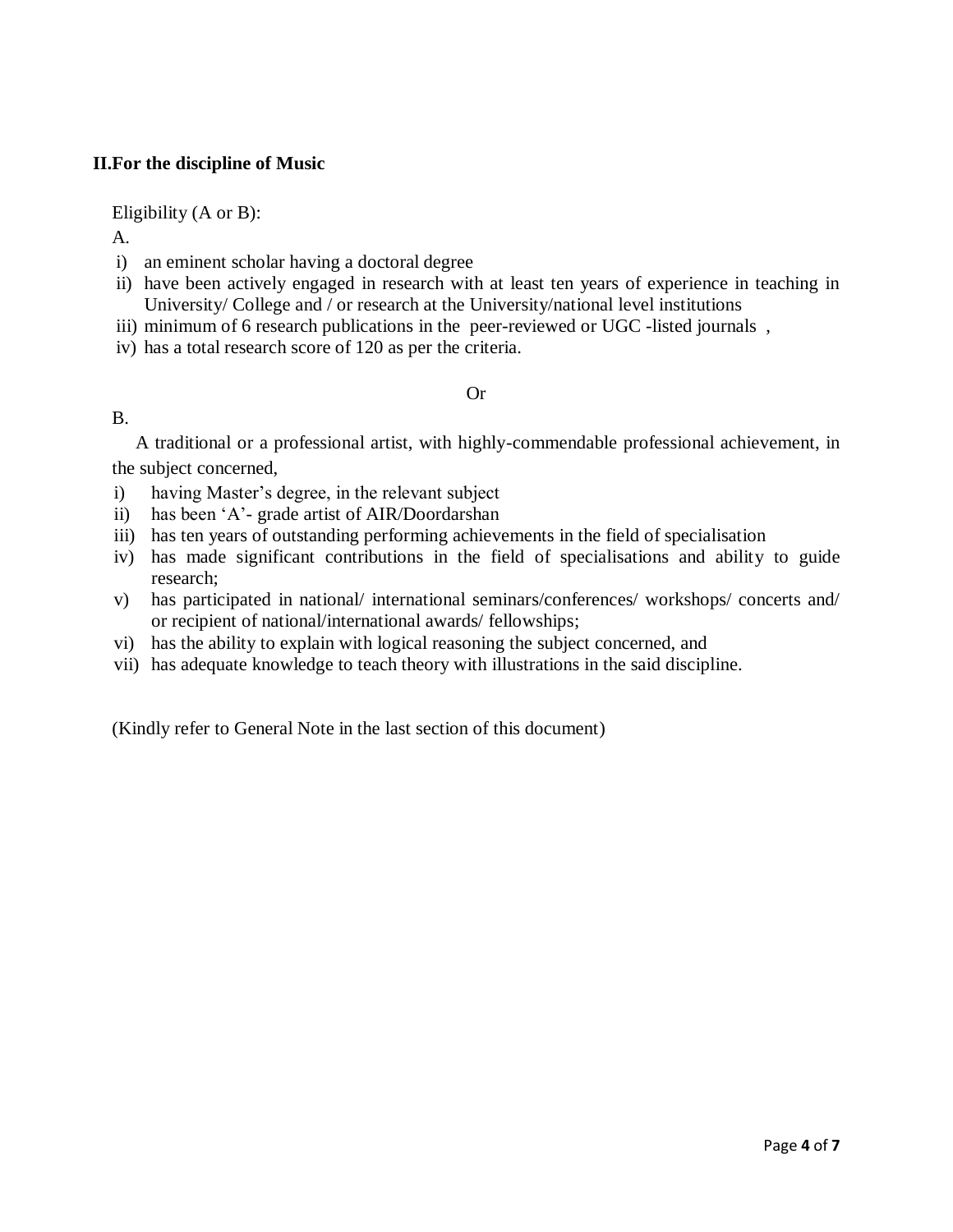# **III. For the discipline of Education:**

- i) Master's Degree in Arts / Humanities / Sciences / Commerce with minimum 55% in the discipline relevant to the area of specialisation.
- ii) Master's degree in Education (M.Ed./M.A. Education) with a minimum of 55% marks.
- iii) Ph.D. degree in Education or in the discipline relevant to the area of specialization.
- iv) Any other qualification prescribed by UGC like a minimum of ten years of teaching experience in University/College as Assistant Professor/ Associate Professor and / or research experience at equivalent level at the University/National level Institutions with evidence of having successfully guided doctoral candidate for the positions of Professor.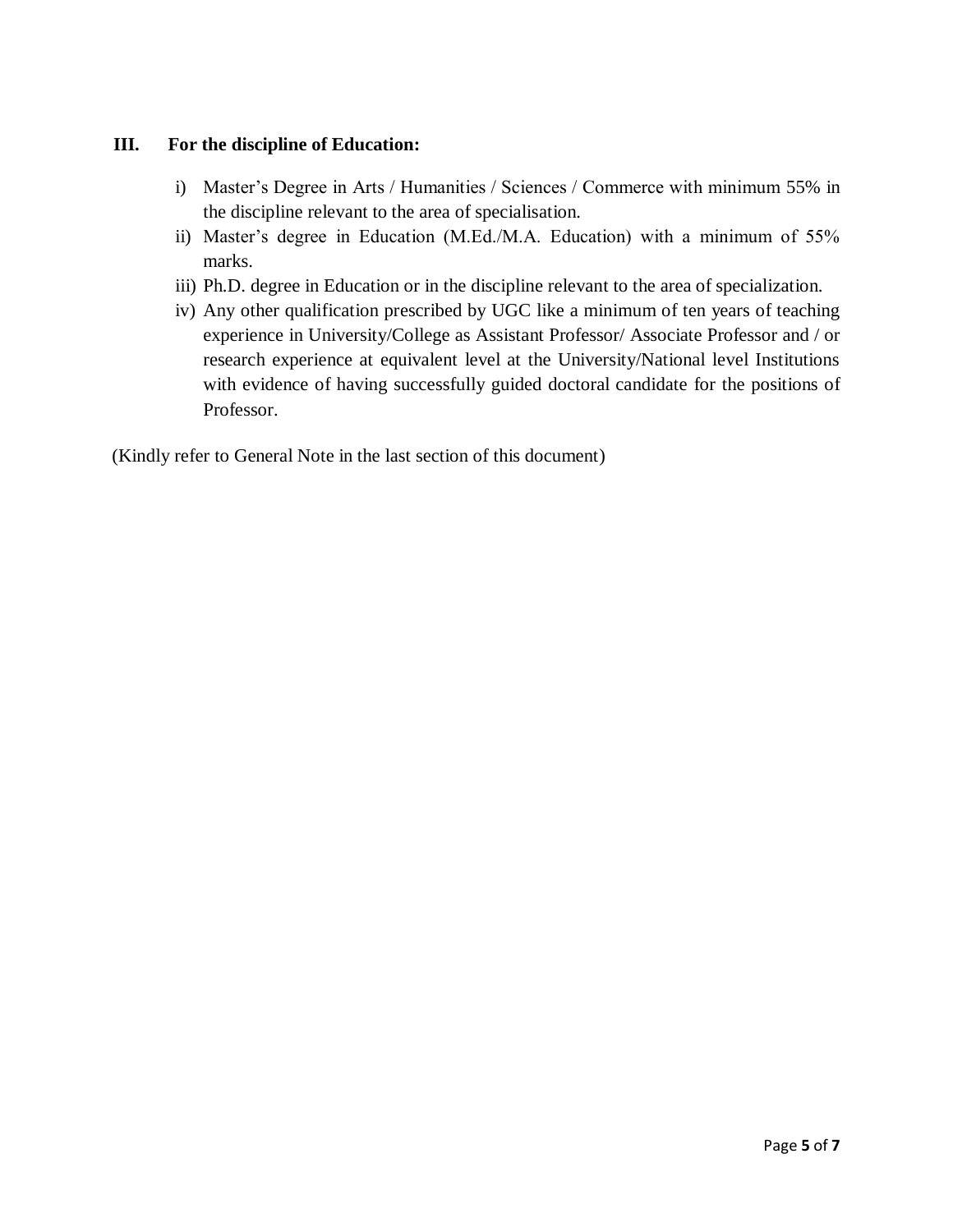# **GENERAL NOTE:**

- (i) The direct recruitment to the posts of Professors in the Universities shall be on the basis of merit through all India advertisement and selections by the duly constituted Selection Committees.
- (ii) A minimum of 55% marks (or an equivalent grade in a point-scale, wherever the grading system is followed) at the master's level shall be the essential qualification for direct recruitment of teachers and other equivalent cadres at any level.

A relaxation of 5% shall be allowed at the Bachelor's as well as at the Master's level for the candidates belonging to Scheduled Caste/Scheduled Tribe/Other Backward Classes (OBC) (non-creamy layer)/Differently Abled [Persons with Benchmark Disability PwBD)] in the category of (a) Visual Impairment (VI) including blindness and low vision, and (b) Locomotor Disability (LD) including leprosy cured, dwarfism, acid attack victims and muscular dystrophy. The eligibility of 55% marks (or an equivalent grade in a point scale wherever the grading system is followed), wherever specified, and the relaxation of 5% to the categories mentioned above are permissible, based only on the qualifying marks without including any grace mark procedure.

- (iii) A relaxation of 5% may be provided, from 55% to 50% of the marks to the Ph.D. Degree holders, who have obtained their Master's Degree prior to 19 September, 1991.
- (iv) Relevant grade which is regarded as equivalent of 55% wherever the grading system is followed by a recognized university shall also be considered eligible.
- (v) The time taken by candidates to acquire M.Phil. and/or Ph.D. Degree shall not be considered as teaching/research experience to be claimed for appointment to the teaching positions. Further the period of active service spent on pursuing research degree simultaneously with teaching assignment without taking any kind of leave, shall be counted as teaching experience for the purpose of direct recruitment/promotion.
- (vi) The Ph.D. Degree shall be a mandatory qualification for appointment to the post of Professor.
- (vii) The number of candidates to be called for interview for the teaching posts in the University shall be determined after screening of applications in accordance with the guidelines laid down by the Executive Council in this behalf.
- (viii) (a) No person shall be appointed to the post of University, if such person does not fulfill the requirements as to the qualifications for the appropriate post as per Ordinance XXIV of the Ordinances of the University.
	- (b) Discretionary award of advance increments for those who enter the profession as Professor with higher merit, high number of research publications of high quality and experience at the appropriate level, shall be within the competence of the